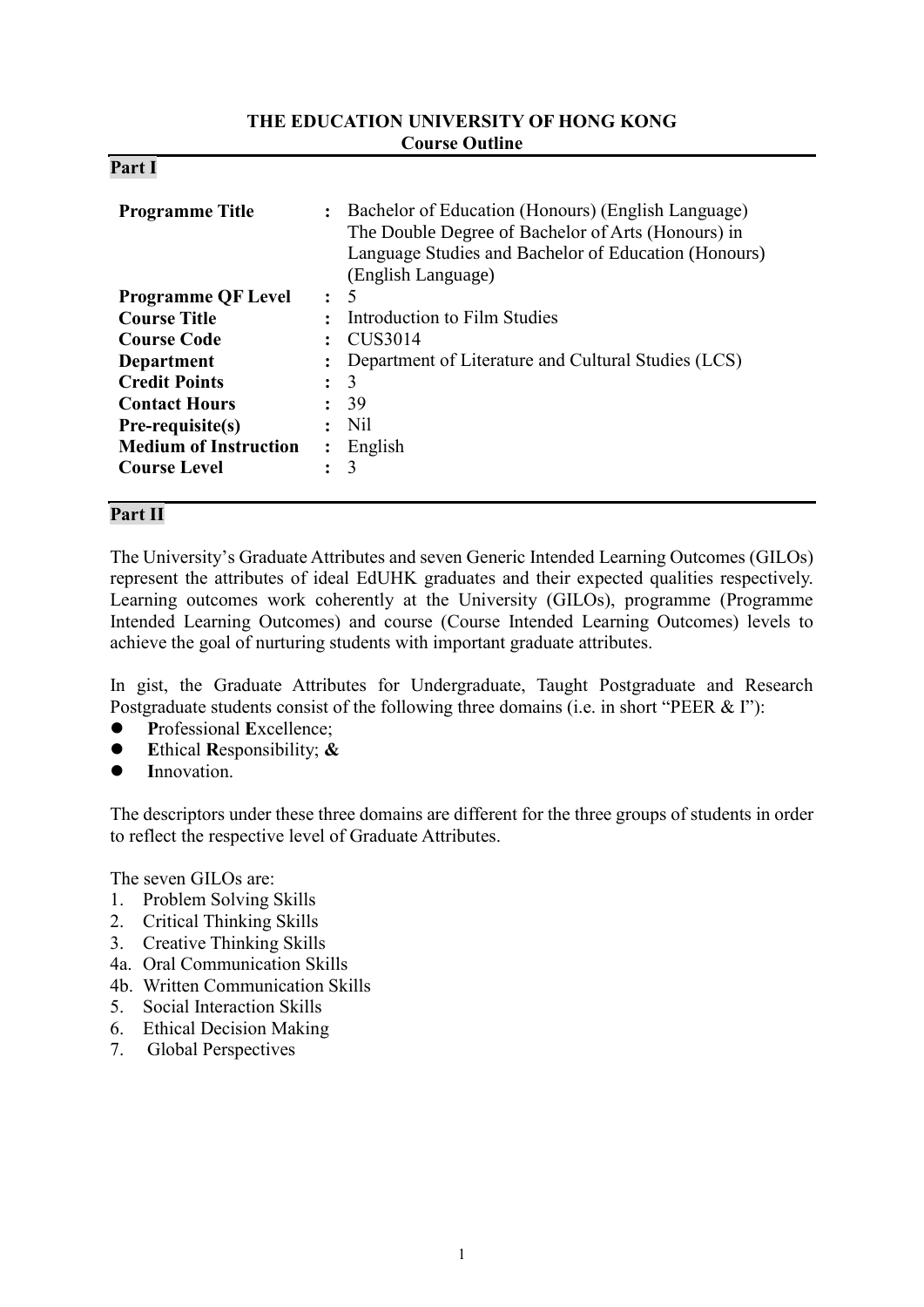## **1. Course Synopsis**

This course introduces participants to contemporary film culture and cinematic skills. Where appropriate, critical topics such as gender, generic exchange and interpersonal relationship will be covered in the discussion of the cinematic works selected for the development of participants' analytical and critical thinking skills.

# **2. Course Intended Learning Outcomes (CILOs)**

*Upon completion of this course, students will be able to:*

 $\text{CIIO}_1$  Demonstrate an understanding of the essential features of film;  $CILO<sub>2</sub>$  $CILO<sub>3</sub>$ Demonstrate an understanding of the way film communicates meaning; and Demonstrate an understanding of film production and reception in a global context.

## **3. Course Intended Language Learning Outcomes (CILLOs)**

*Upon completion of this course, students will be able to:*

CILLO<sup>1</sup> Analyse films using appropriate terminology and critical approaches in cinema studies.

#### **4. Content, CILOs, CILLOs and Teaching & Learning Activities**

| <b>Course Content</b>                  | CILO <sub>s</sub> /  | <b>Suggested Teaching &amp;</b> |
|----------------------------------------|----------------------|---------------------------------|
|                                        | <b>CILLOs</b>        | <b>Learning Activities</b>      |
| Understanding the working of the       | CLO <sub>1,2,3</sub> | Film viewing, lecture, class    |
| "film language" (shot types, mise-     | CILLO <sub>I</sub>   | discussions /presentations,     |
| en-scene, visual metaphors,            |                      | writing tasks                   |
| narrative structures, music, lighting, |                      |                                 |
| etc.) Defining features of selected    |                      |                                 |
| film genres. Production and            |                      |                                 |
| reception of film in the context of    |                      |                                 |
| globalisation.                         |                      |                                 |
| Special topics covered include:        | C <sub>LO</sub>      | Film viewing, lecture, class    |
| gender, interpersonal relationship,    | CILLO <sub>1</sub>   | discussions/presentations,      |
| generic exchange, etc.                 | [etc.]               | writing tasks                   |

# **5. Assessment**

| Weighting<br><b>Assessment Tasks</b>                      | CILOS/<br><b>CILLOS</b>       |
|-----------------------------------------------------------|-------------------------------|
| 20%<br>Quizzes on basic knowledge in film studies,<br>(a) | C <sub>L</sub> O <sub>L</sub> |
| including the critical terms.                             |                               |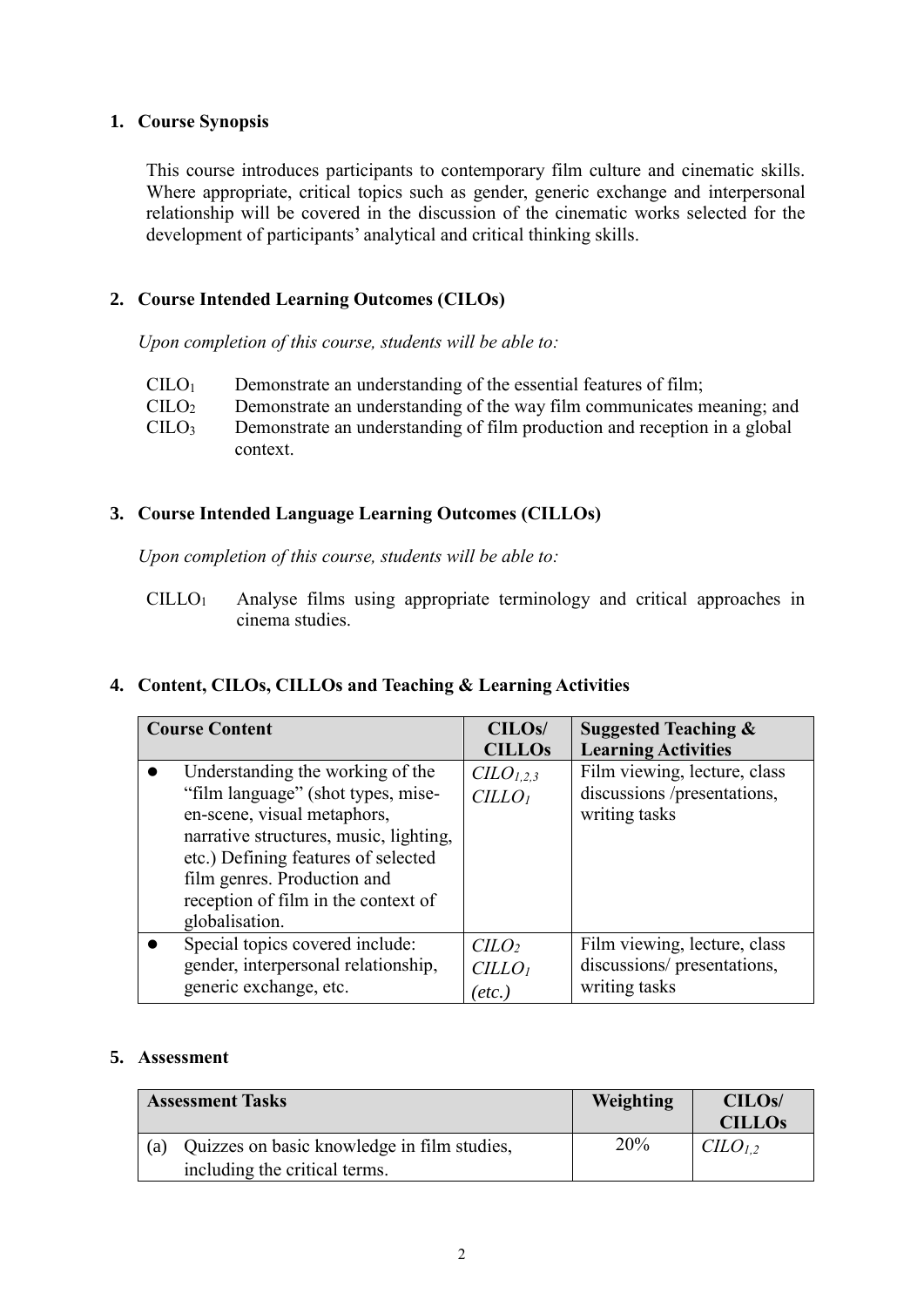| (b) | Group report: (3-4 students per group) recorded     | $25\%$ | C <sub>L</sub> O <sub>L,2,3</sub> |
|-----|-----------------------------------------------------|--------|-----------------------------------|
|     | Zoom presentation of your critical analysis of a    |        |                                   |
|     | selected film with respect to its production        |        |                                   |
|     | /reception and cinematic skills in relation to the  |        |                                   |
|     | major theme(s) identified; the length of your       |        |                                   |
|     | online presentation should be around 25 minutes     |        |                                   |
|     | and the script of your presentation must be         |        |                                   |
|     | uploaded to Turnitin for similarity check.          |        |                                   |
| (c) | Individual term paper of $1,500 - 1,700$ words on a | 55 %   | $CLO_{1,2,3}$                     |
|     | film of your own choice approved by the lecturer.   |        | CILLO                             |
|     |                                                     |        | etc.                              |

#### **6. Required Text**

- Bordwell, D. et al. (2013) *Film art: An introduction*. 10<sup>th</sup> ed. New York: McGraw-Hill. [PN1995 .B617 2013, MMW Reserve Book (G/F)]
- Deshpande, S. & Mazaj M. (2018) *World cinema: A critical introduction.* London and New York: Routledge. [Ebook available through our library website]

#### **7. Recommended Readings**

- Bernardi, D. (Ed). (2008). *The persistence of whiteness: Race and contemporary Hollywood cinema*. New York: Routledge.
- Berry. C. (2006). *China on screen: Cinema and nation*. New York: Columbia University Press.
- Braester, Y. & Tweedie, J. (Eds.) (2010). *Cinema at the city's edge: Film and urban networks in East Asia*. Hong Kong: Hong Kong University Press.
- Branston, G. (2000). *Cinema and cultural modernity*. Buckingham: Open University Press.
- Brown, B. (2012). *Cinematography theory and practice: Imagemaking for cinematographers and directors.* London and New York: Routledge.
- Bywater, T. and T. Sobchack (1989), *An introduction to film criticism: Major critical approaches to narrative film*, New York: Longman.
- Chapman, J. (2003). *Cinemas of the World: Film and Society from 1895 to the Present*. London: Reaktion Books.
- Choi, J. (2009). *Horror to the extreme: Changing boundaries in Asian cinema*. Hong Kong: Hong Kong University Press.
- Corrigan, T. J. (2007). *A Short Guide to Writing About Film*, 6th Edition. New York, Pearson: Longman.
- Curtin, M. (2007). *Playing to the world's biggest audience: The globalization of Chinese film and TV.* Berkeley: University of California Press.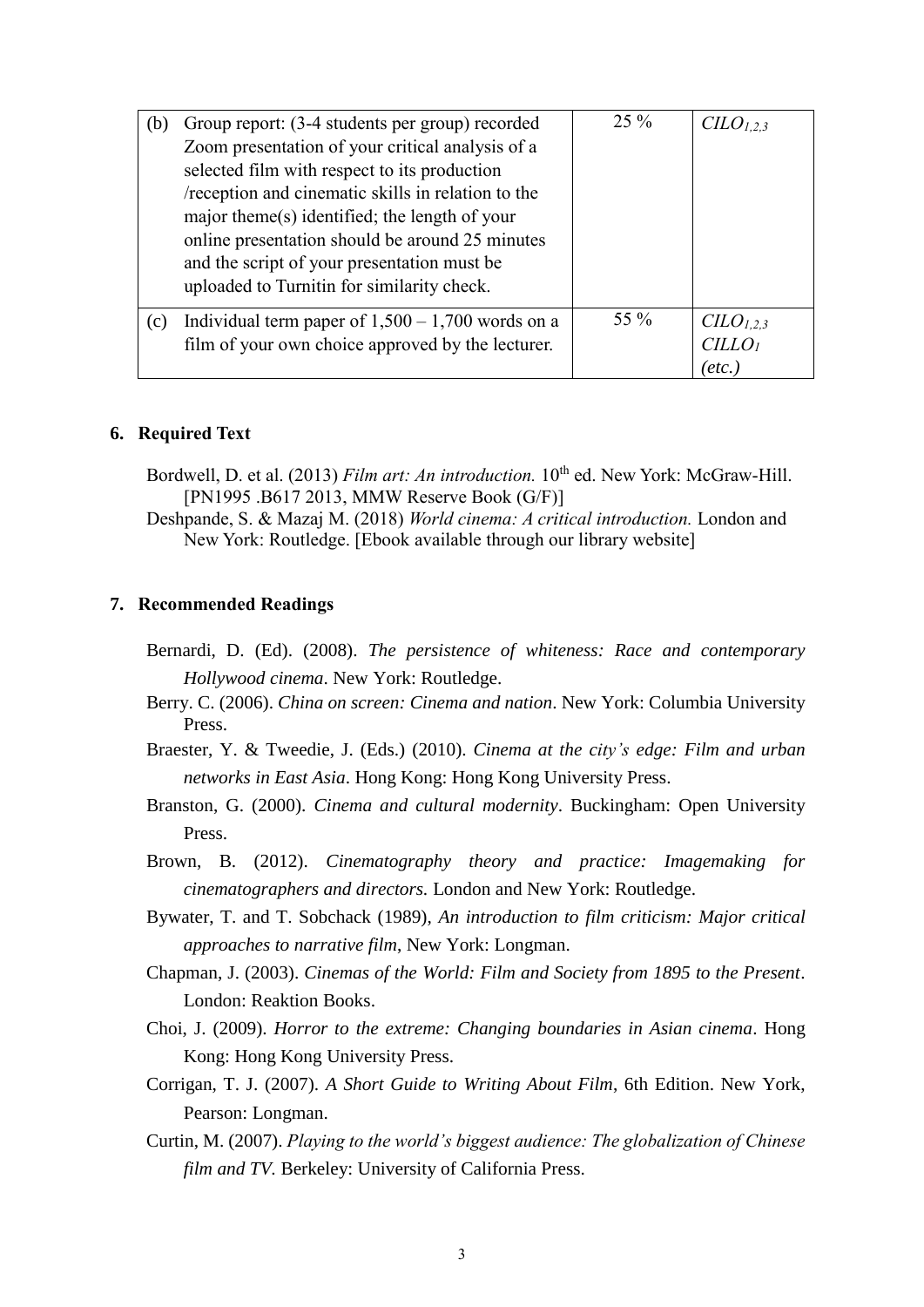- Davis, D.W. and Yeh, E.Y.Y. (2008) *East Asian screen industries.* London: BFI.
- Dixon, W. W. & Foster, G. A. (2008). *A Short History of Film*. New Brunswick, New Jersey: Rutgers University Press.
- Donovan, B. W. (2008). *The Asian influence on Hollywood action films*. Jefferson, N.C.: McFarland & Co.
- Eleftheriotis, D., & Needham, G. (Eds.) (2006). *Asian cinemas: A reader and guide*. Edinburgh: Edinburgh University Press.
- Erb, C. (2009). *Tracking Hong Kong: A Hollywood icon in world culture*. Detroit: Wayne State University Press.
- Ezra, E., & Rowden, T. (Eds.) (2006). *Transnational cinema: The film reader*. London; New York: Routledge.
- Giannetti, L. (2011). *Understanding Movies.* 14th edition. New York: Allyn & Bacon.
- Grant, B.K. (Ed.) (2012). *Film genre reader IV.* Austin: University of Texas Press.
- Hill, J., & Gibson, P.C. (Eds, 2000). *World Cinema: Critical Approaches*. London: Oxford University Press.
- Jancovich, M. (2002) (Ed.). *Horror: The film reader*. London: Routledge.
- King, G. (2002). *New Hollywood Cinema An Introduction*. New York: Columbia University Press
- Lee, P.Y. (2011) *East Asian cinemas: Regional flows and global transformations.* London: Palgrave.
- Lofrano, G. (2006). *Asia shock: Horror and dark cinema from Japan, Korea, Hong Kong and Thailand. Berkeley*, California: Stone Bridge Press.
- Marchetti, G., & Tan, S. K. (Eds.). (2007). *Hong Kong film, Hollywood and the new global cinema: No film is an Island*. London and New York: Routledge.
- Morris, M., Li, S. L., & Chan, C.K. (Eds.) (2005). *Hong Kong connections: Transnational imagination in action cinema*. Durham, N.C.: Duke University Press; Hong Kong: Hong Kong University Press.
- Nichols, B. (2010). *Engaging Cinema: An introduction to Film Studies*. New York, N. Y.:W. W. Norton & Company.
- Nowell-Smith, G. (Ed. 1996). *The Oxford History of World Cinema*. London: Oxford University Press
- Pang, L. K. (2006). *Cultural control and globalization in Asia: Copyright, piracy, and cinema*. London: Routledge.
- Sikov, E. (2010). *Film Studies: An introduction*. New York: Columbia University Press.
- Szeto, K.Y. (2011). *The martial arts cinema of the Chinese diaspora.* Carbondale: Southern Illinois University Press.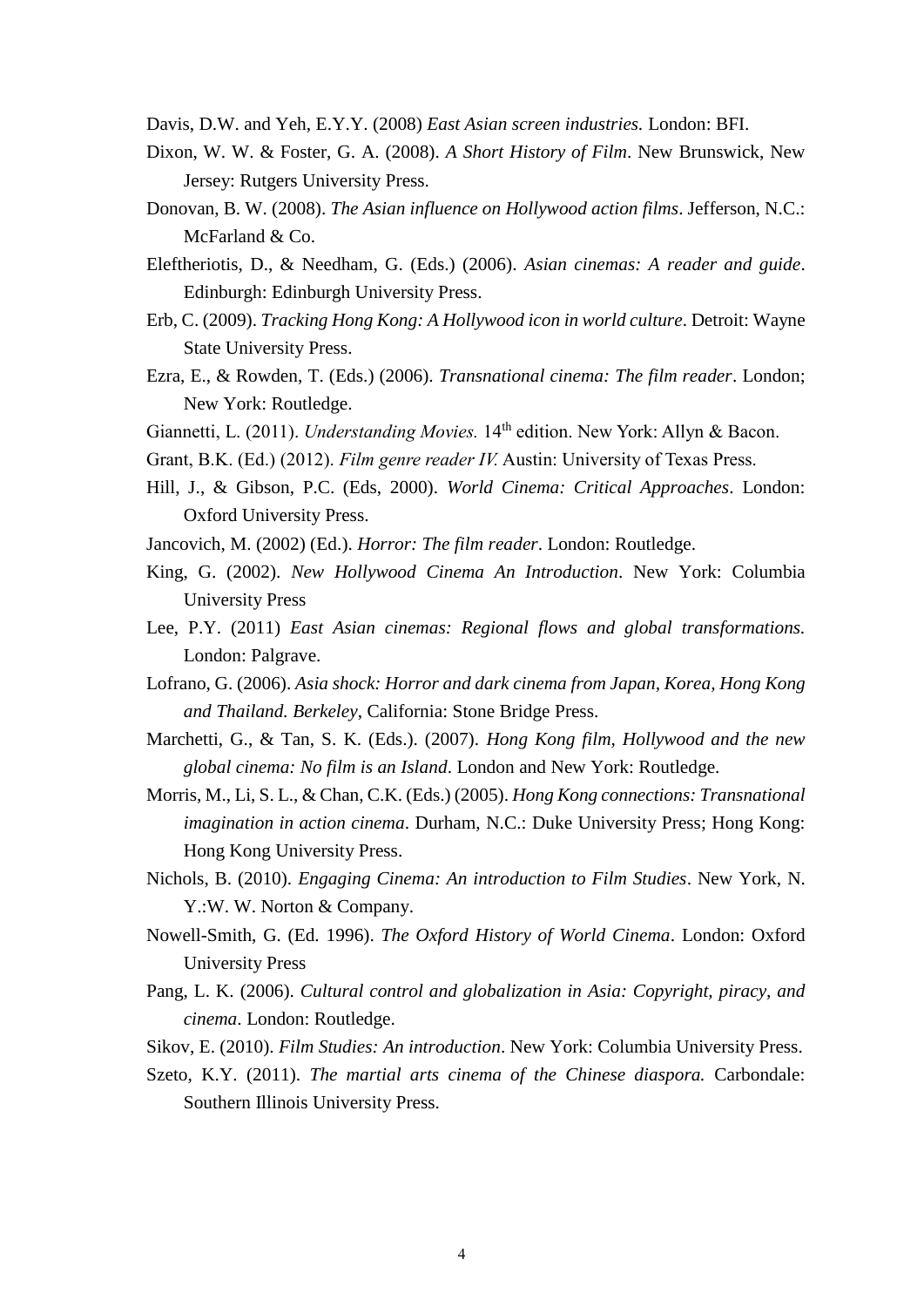- Tan, S. K., Feng, P. X., & Marchetti, G. (Eds.) (2009). *Chinese connections: Critical perspectives on Films, Identity and Diaspora*. Philadelphia: Temple University Press.
- Teo, S. (2009). *Chinese martial arts cinema: the wuxia tradition.* Edinburgh: Edinburgh University Press.

Turner, G. (2006). *Film as Social Practice*. London: Routledge.

## **8. Related Web Resources**

Basic information on films: <http://www.imdb.com/> (the world's largest movie data bank) Movie Review Query Engine: a very useful gateway to file reviews: <http://www.mrqe.com/> David Bordwell's website on cinema:<http://www.davidbordwell.net/> Information on great directors: <http://www.sensesofcinema.com/> On European cinema: <http://www.bfi.org.uk/> On British cinema: <http://www.screeonline.org.uk/film> <http://www.bbc.co.uk/film/> On American cinema: <http://www.reelclassics.com/> <http://www.learner.org/resources/series67.html> Others: <http://www.boxofficeguru.com/> <http://www.cinemarati.org/> <http://www.filmlinc.com/>

# **9. Related Journals**

*Film Comment Film Criticism* A list of free online film and media studies journals can be found here: <https://filmstudiesforfree.blogspot.com/p/fsff-online-film-media-studies-journals.html>

# **10. Academic Honesty**

The University adopts a zero tolerance policy to plagiarism. For the University's policy on plagiarism, please refer to the *Policy on Academic Honesty, Responsibility and Integrity* with *Specific Reference to the Avoidance of Plagiarism by Students*  [\(https://www.eduhk.hk/re/modules/downloads/visit.php?cid=9&lid=89\)](https://www.eduhk.hk/re/modules/downloads/visit.php?cid=9&lid=89).Students should familiarize themselves with the Policy.